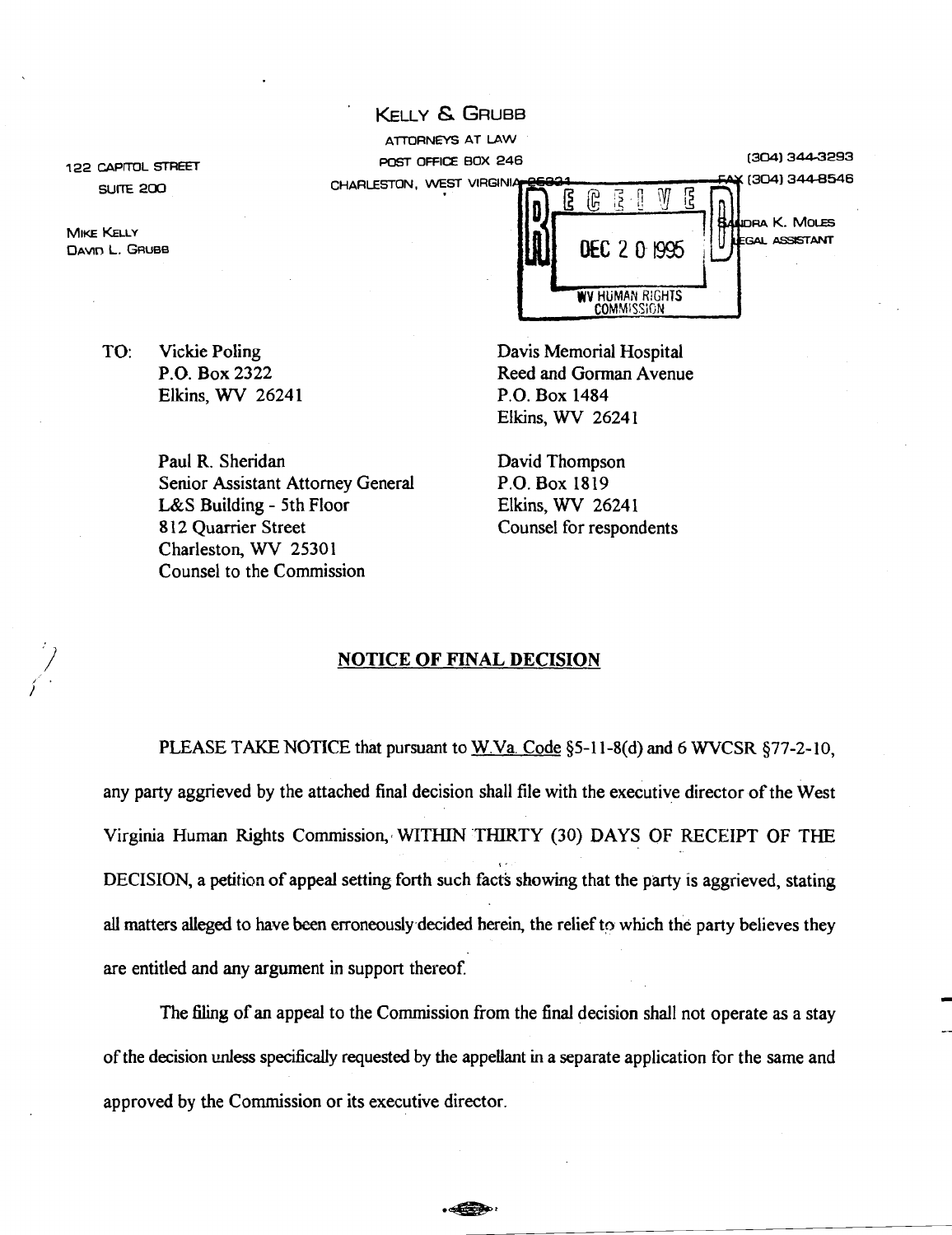All documents shall be directed to:

Executive Director West Virginia Human Rights Commission 1321 Plaza East, Room 104-106 Charleston, WV 25301

Dated this  $19^+$  day of December, 1995.

## WV HUMAN RIGHTS COMMISSION

 $BY:$ MIKE KELLY

Administrative Law Judge Post Office Box 246 Charleston, West Virginia 25321 (304) 344-3293

cc: Norman Lindell, Assistant Executive Director West Virginia Human Rights Commission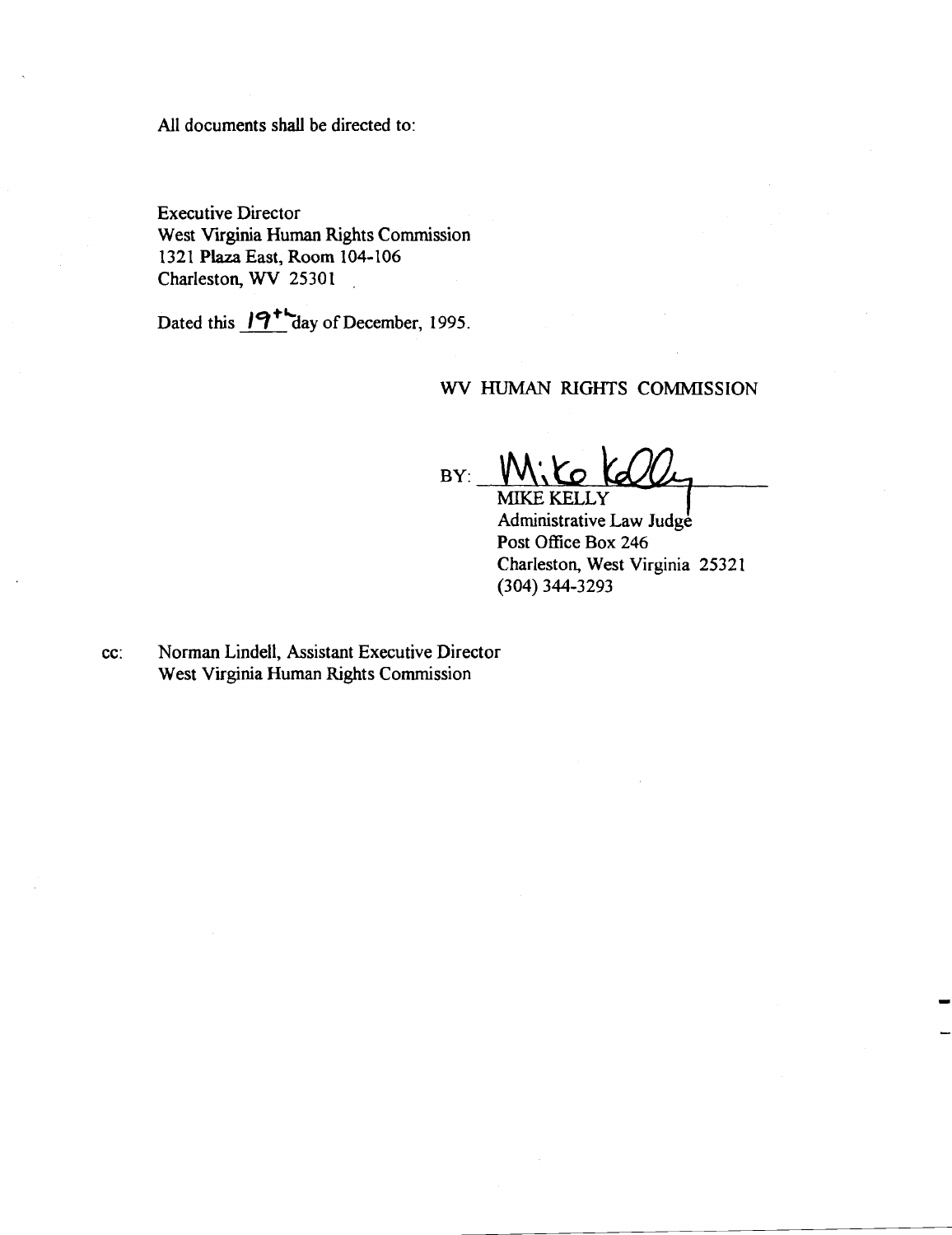# BEFORE THE WEST VIRGINIA HUMAN RIGHTS COMMISSION

VICKIE POLING,

Complainant,

v.

Docket No. EH-135-93

# DAVIS MEMORIAL HOSPITAL,

Respondent.



THIS MATTER matured for public hearing on 7 March 1995. The hearing was held at Davis & Elkins College, Elkins, Randolph County, West Vrrginia. The complainant appeared in person and her case was presented by the West Virginia Human Rights Commission and its counsel, Senior Assistant Attorney General Paul R. Sheridan. The respondent appeared by its designated representative, John Kenneth Corley, and by its counsel, David Thompson and Busch & Talbott.

## I. ISSUE TO BE TRIED

Whether respondent violated <u>W.Va. Code</u> §5-11-9(1) by discriminating against complainant by failing or refusing to hire her for a vacant position for which she was qualified because of her handicap.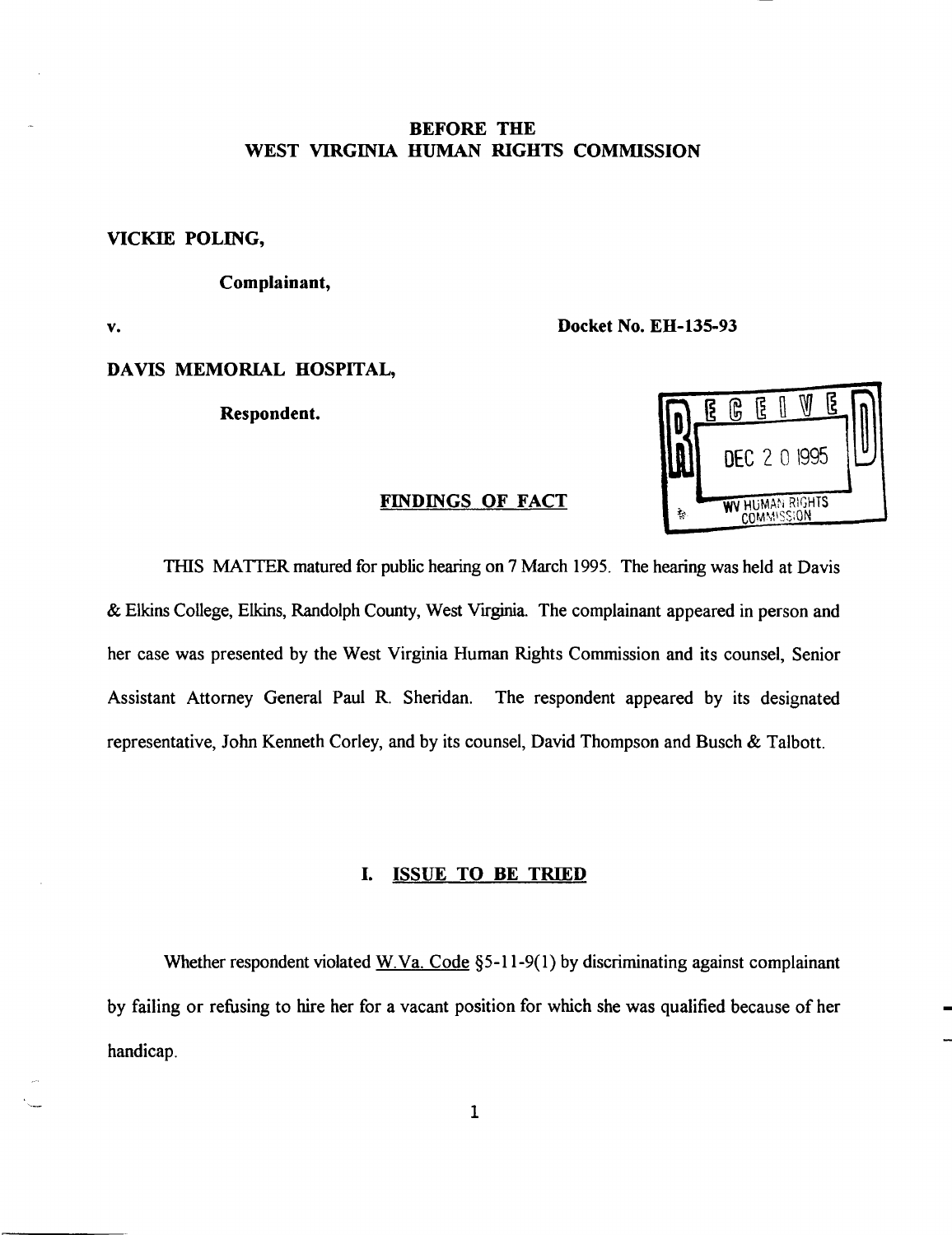#### D. FINDINGS **OF** FACT

Based upon the credibility of the witnesses, as determined by the Administrative Law Judge, taking into account each witness' motive and state of mind, strength of memory, and demeanor and manner while on the witness stand; and considering whether a witness' testimony was consistent, and the bias, prejudice and interest, if any, of each witness, and the extent to which, if at all, each witness was either supported or contradicted by other evidence; and upon thorough examination of the exhibits introduced into evidence and the written recommendations and argument of counsel, the Administrative Law Judge finds the following facts to be true.<sup>1</sup>

### A. **Preliminary** Facts

1. Complainant Vickie Poling is a white female with a history of serious health problems who filed a complaint in a proceeding under the West Virginia Human Rights Act, W.Va. Code §5-II-let seq. (HRA) and is a person protected by the Act. She resides in Elkins, Randolph County, West Virginia.

<sup>&</sup>lt;sup>1</sup> To the extent that the findings, conclusions and arguments advanced by the parties are in accordance with the findings, conclusions and discussion as stated herein, they have been accepted, and to the extent that they are inconsistent therewith, they have been rejected. Certain proposed findings and conclusions have been omitted as not relevant or as not necessary to a proper determination of the material issue as presented. To the extent that the testimony of various witnesses is not in accord with the findings herein, it is not credited.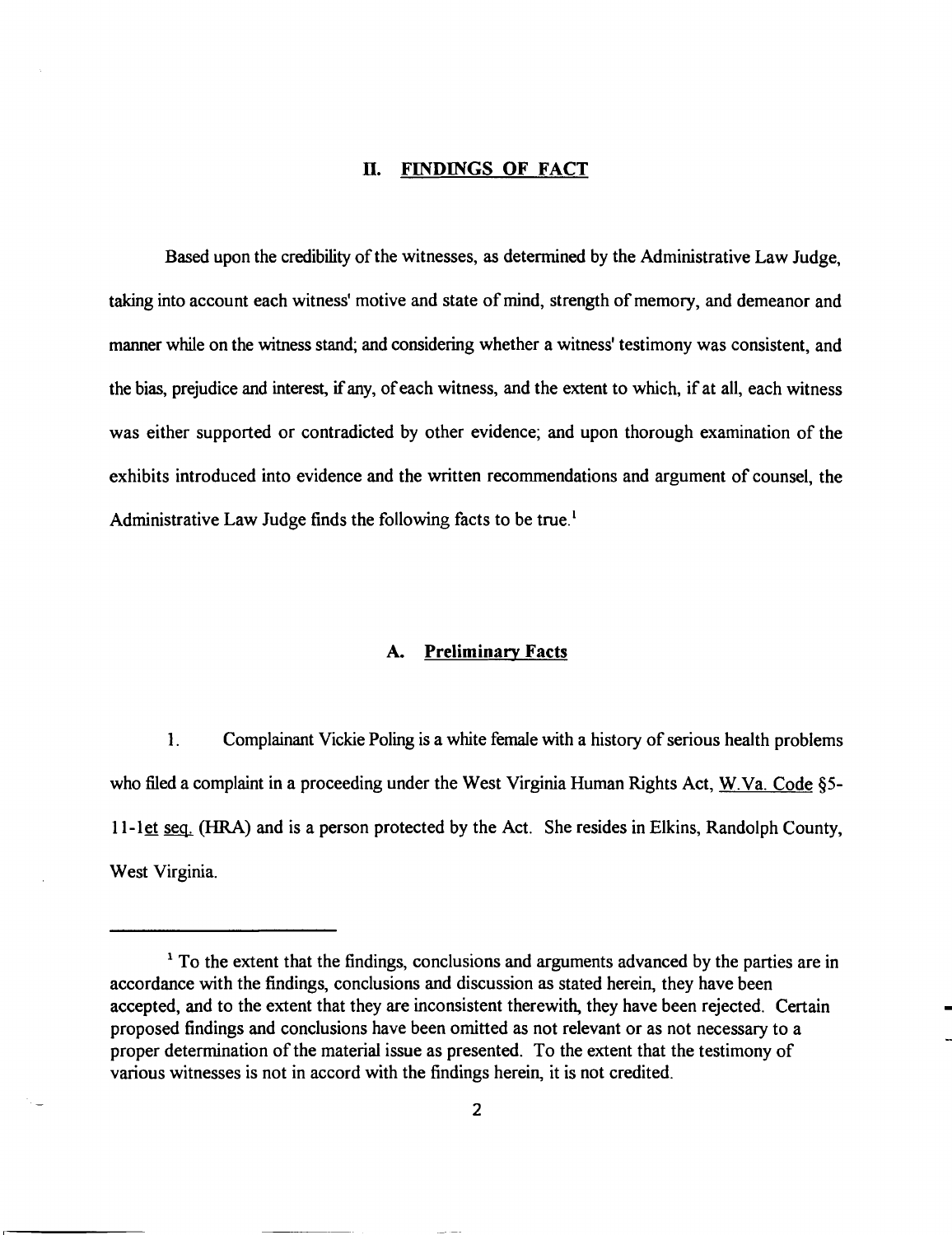2. Respondent Davis Memorial Hospital (DMH) is a person and an employer as those terms are defined by W.Va. Code §5-11-3(a) and (d), respectively. DMH transacts business in Randolph County, West Virginia.

3. In July 1992, Ms. Poling tendered an employment application to respondent for a position for which DMH was accepting applications and for which complainant was clearly qualified.

4. Ms. Poling was not hired by respondent. On 19 October 1992, she filed a complaint with the West Virginia Human Rights Commission (HRC) charging that respondent failed to hire her because of her handicap.

# B. Ms. Poling's Employment with DMH Prior to 1992 and Her History of Impairments.

5. Ms. Poling was hired byDMH as a respiratory therapy technician in April 1979. She worked in that position until August 1990 when she went on medical leave of absence. In December 1990, she was released to return to work but respondent had filled her position.

6. During the entire time of her employment with DMH, complainant's supervisor was John Kenneth Corley. Mr. Corley supervised Ms. Poling's initial on-the-job training, which included traditional classes and examinations, and oversaw the operation of the entire Respiratory Therapy Department. Mr. Corley testified that for the period of 1979 through 1990 he would characterize Ms.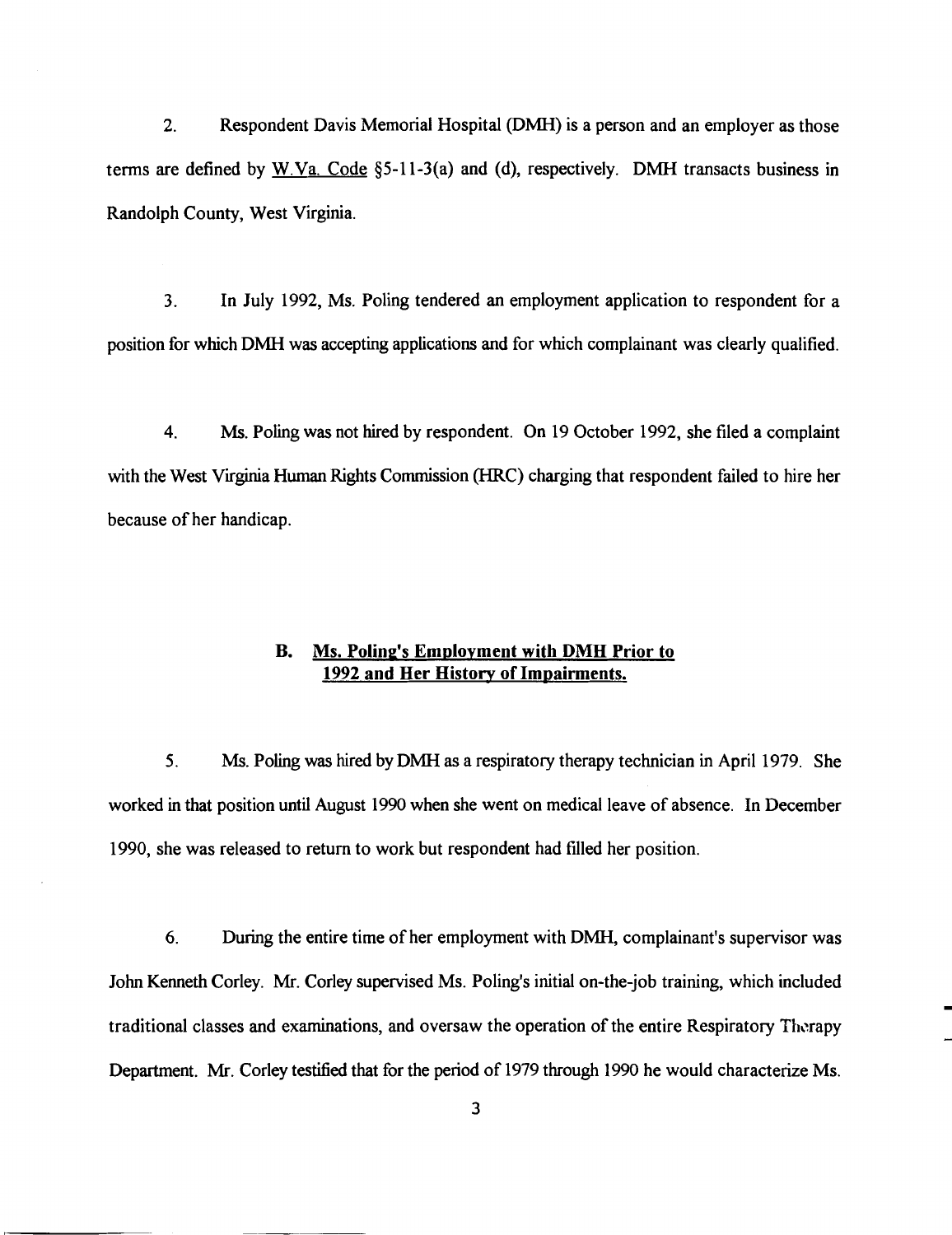Poling as a good worker with good evaluations. He stated that his department usually employs between 10 and 14 respiratory technicians.

7. In 1989, complainant was promoted to the position of 3-11 shift coordinator. She held this position through her last day of employment in August 1990. (Mr. Corley testified that Ms. Poling performed very well in this position.) As of her last day of work at DMH, Ms. Poling was making \$8.85 per hour, plus health insurance, life insurance and pension benefits.

8. As a result of a 1982 automobile accident, complainant suffered from a deteriorating jaw joint that caused problems with eating and balance. Ms. Poling testified credibly that she was in near constant pain and on occasion would lose consciousness because ofthe pain's intensity.

9. DMH agreed to pay for surgery on complainant's jaw despite some disagreement as to whether the procedure was covered under respondent's health benefits plan. However, when complainant sought to have a second surgery on her jaw in October 1989, respondent denied coverage and refused to pay.

10. On 31 December 1990, Ms. Poling was in a second car accident, this time injuring her back and suffering a herniated disc. Neither this accident nor her first injury were job related and Ms. Poling was not eligible for workers' compensation benefits.

4

r-----~~---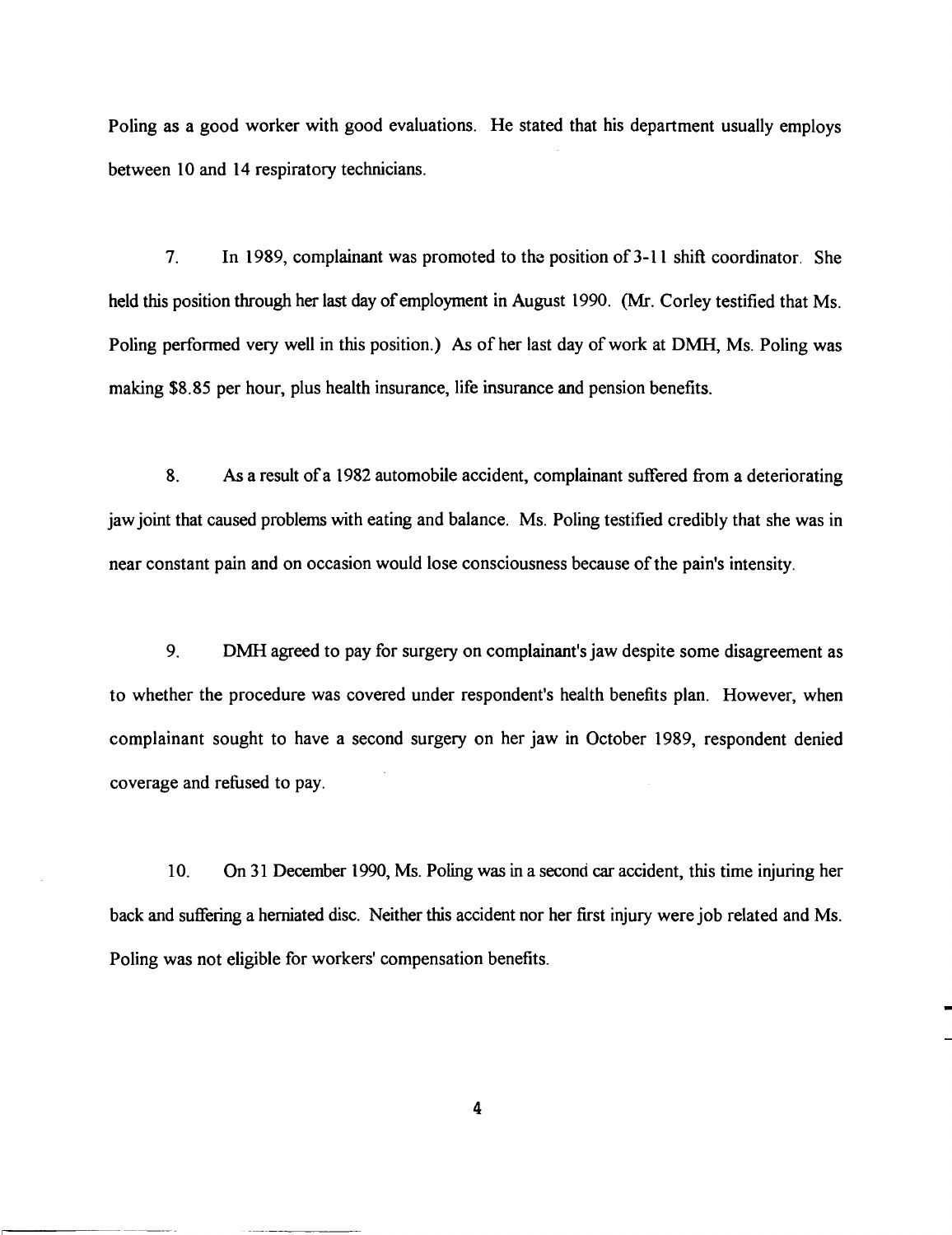11. Mr. Corley was aware of complainant's medical problems and the pain that she was m. While she could be moody due to pain and had to be careful when she bended, lifted or pushed, Mr. Corley testified that Ms. Poling "got the job done."

12. In August 1990, Ms. Poling's back condition deteriorated to the point that she was unable to work. She had surgery and used what little annual and sick leave she had accumulated. When her accumulated leave expired, she was placed on medical leave of absence beginning on 27 August 1990.

13. In a memo dated 6 June 1990, written in anticipation of complainant's possible back surgery, Mr. Corley advised Ms. Poling as follows:

> Per our conversation of June 4, 1990, pertaining to your back problems, I want to review for you what we discussed.

> At the present time, your absences are not causing a staffing problem within the Department. Should these absences increase and/or you have to go for the surgery you discussed with me per Dr. D'Amato, it would become necessary for me to place you on a Medical Leave of Absence for the duration of your hospitalization and recuperation. As we discussed, you have used all accrued sick leave and vacation to date.

> At the point that you are able to return to work, you would be eligible for the next position open within your classification in Respiratory Therapy. However, you would also be eligible for any positions within the hospital for which you would be qualified and which would be open at that time.

> As we discussed, I hope this does not happen. I know that you understand that to continue the operations of the Department in an efficient manner, I will need to seek a replacement.

> > 5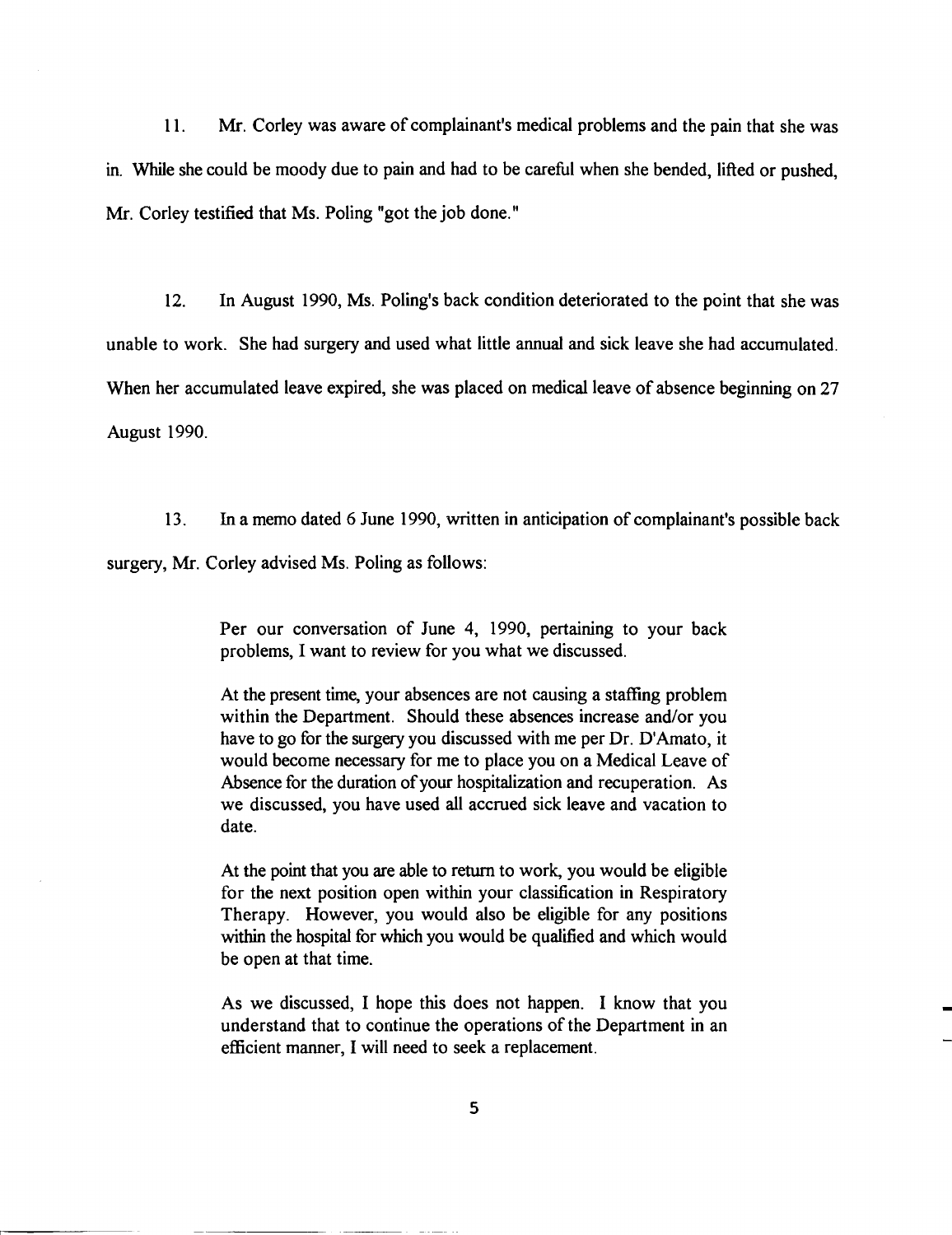Please take care of yourself and I hope that your condition will improve to the point that surgery is not necessary.

#### (HRC Ex. 6).

14. Mr. Corley testified that to him the term "eligible for" a position meant that Ms. Poling would be considered for hiring along with all other applicants but not given any type of priority.

15. In December 1990, after being released to return to work, Ms. Poling called Mr. Corley and expressed interest in returning. He informed her that he had no positions available since her job had been filled while she was on medical leave. Mr. Corley admitted that he made no inquiry as to whether there were other positions at DMH for which complainant was or might be qualified.

16. On 12 December 1990, complainant was afforded an exit interview by DMH. Ms. Poling stated at that time that she felt that she had been treated unfairly because "after 11<sup>1</sup>/<sub>2</sub> years of service I feel I could have been placed in a position somewhere in the hospital." (HRC Ex. 10). Ms. Poling did not file a charge of discrimination over DMH's failure to rehire her in December 1990.

### c. Ms. Poling Reapplies for Employment and Is Rejected

17. In January 1992, complainant had total reconstructive surgery on her jaw joint. After a lengthy recovery, she began looking for work. The record does not reveal that complainant was gainfully employed after she left DMH in December 1990.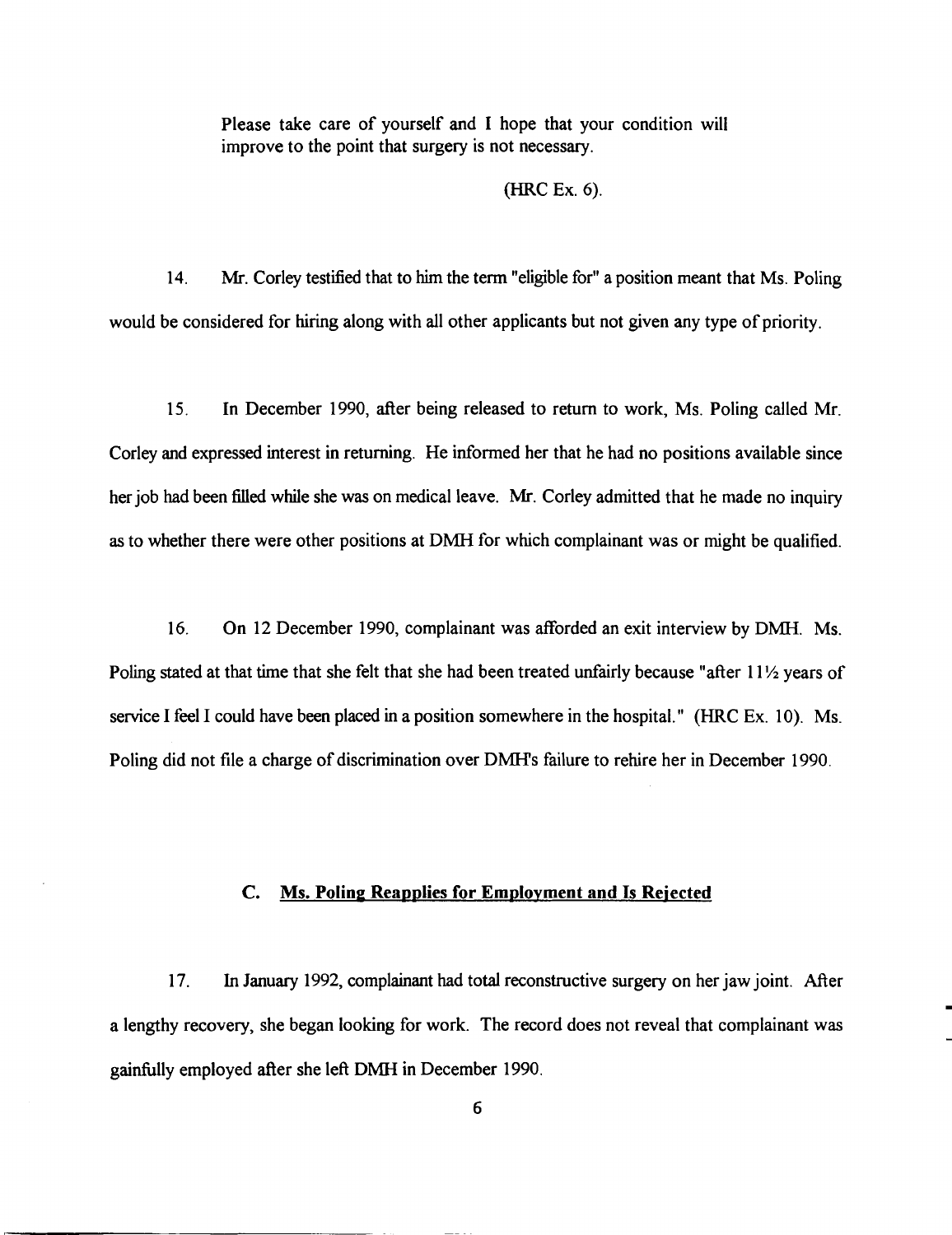18. On 31 July 1992, complainant applied for an opening in respiratory therapy at DMH. She left an application, her resume and a brief, handwritten note to Mr. Corley stating: "My back is stable, and I have also had my jaw reconstructed and don't anticipate any problems from either of these! Thanks, Vickie." (HRC Exhibit 15). Complainant stated that she wrote the note because "I felt the need to justify the fact that I was no longer having problems, and he shouldn't anticipate any problems from me." (Tr. 46).

19. According to Mr. Corley, in July 1992, he had available one full time position and one part time position (30 hours per week) for respiratory therapists. The pay for each position was \$6.00 per hour. DMH procedure was that Mr. Corley would make a recommendation for hiring, but that the final decision was made by DMH's chief executive officer, Robert Hammer.

20. Mr. Corley testified that he gave complainant a "courtesy" interview. He stated that he never had any intention of hiring her and that she had no chance of being hired. He discussed only the part time job with her, and made no mention of the full time position. He admitted that out of eight applicants interviewed, she was the most qualified and that none of the remaining seven had any experience at all in respiratory therapy. He also admitted that Ms. Poling was capable of performing certain treatment procedures that a completely new hire would not be capable of doing for at least six months and that their busy period, the "flu season," would have already begun by that time.

21. Ms. Poling stated that the interview with Mr. Corley lasted fifteen to twenty minutes. He made no mention of her physical problems. He informed her that he had a part time respiratory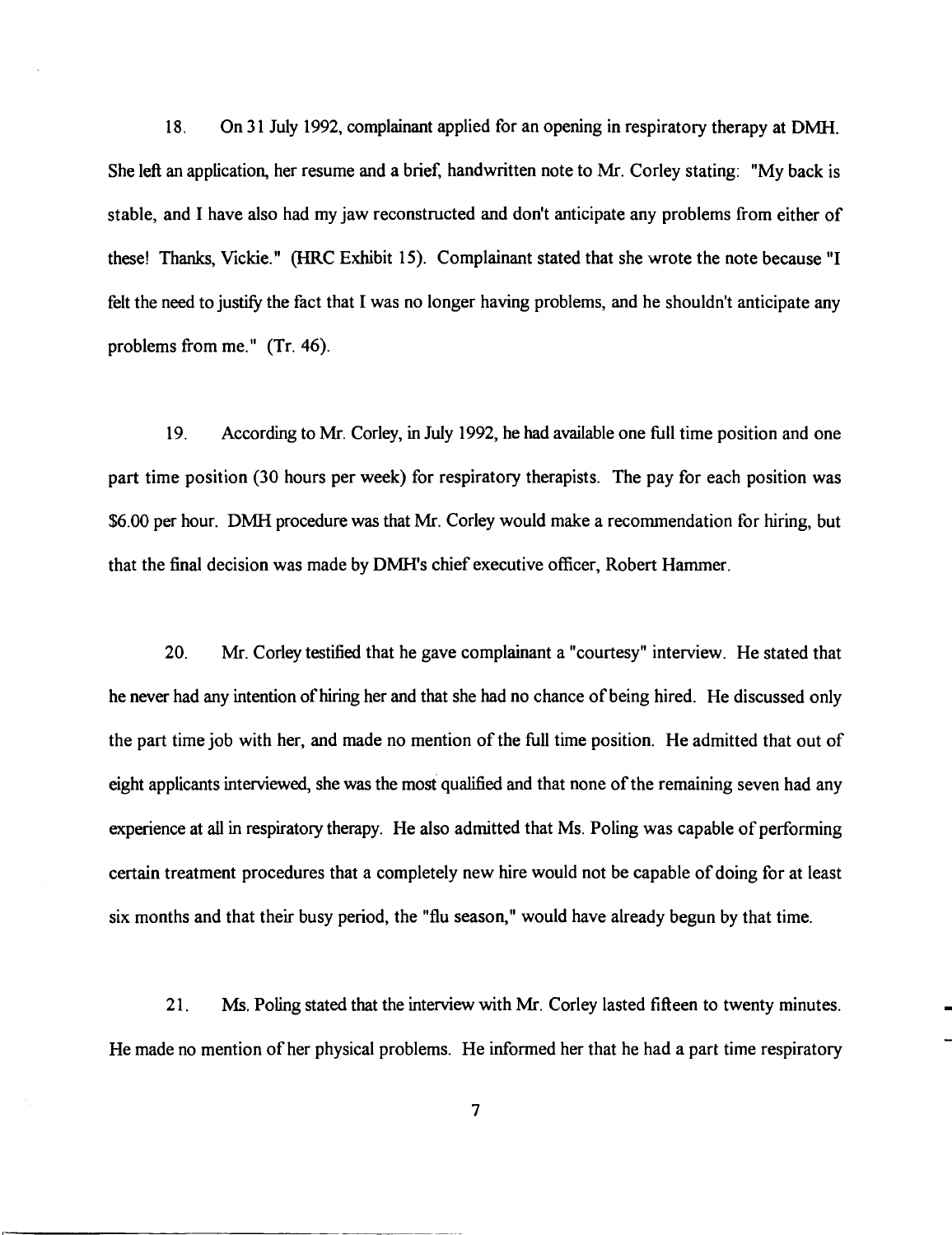therapist position available which paid \$6.00 per hour. Ms. Poling testified credibly that she informed Mr. Corley that she would accept the part time position at \$6.00 per hour if offered. At no time did Mr. Corley tell her that she was being given only a "courtesy" interview, nor did he mention a hospital policy that would prevent him from offering her a job at a rate of pay lower than that she was earning in August 1990.

22. On 17 September 1992, complainant was informed in writing that she had not been selected for the open positions. (HRC Ex. 15). The bad news caused her to feel "devastated" because "that's what I like to do, that was my type of work. That was my dream basically." (Tr 49). She filed her HRC complaint the next month.

# D. Respondent's Reasons for Rejecting Ms. Poling

23. In its position statement, filed in response to the administrative complaint, respondent asserted that the two applicants hired over complainant, Ms. Cindy Howard and Ms. Robin McFarland, were the "two best overall candidates" and that "Ms. Poling ranked no higher than fourth on the selection list." (HRC Ex. 16). This position, of course, was contradicted by Mr. Corley at hearing and, based on evidence of record, is found to be unworthy of belief.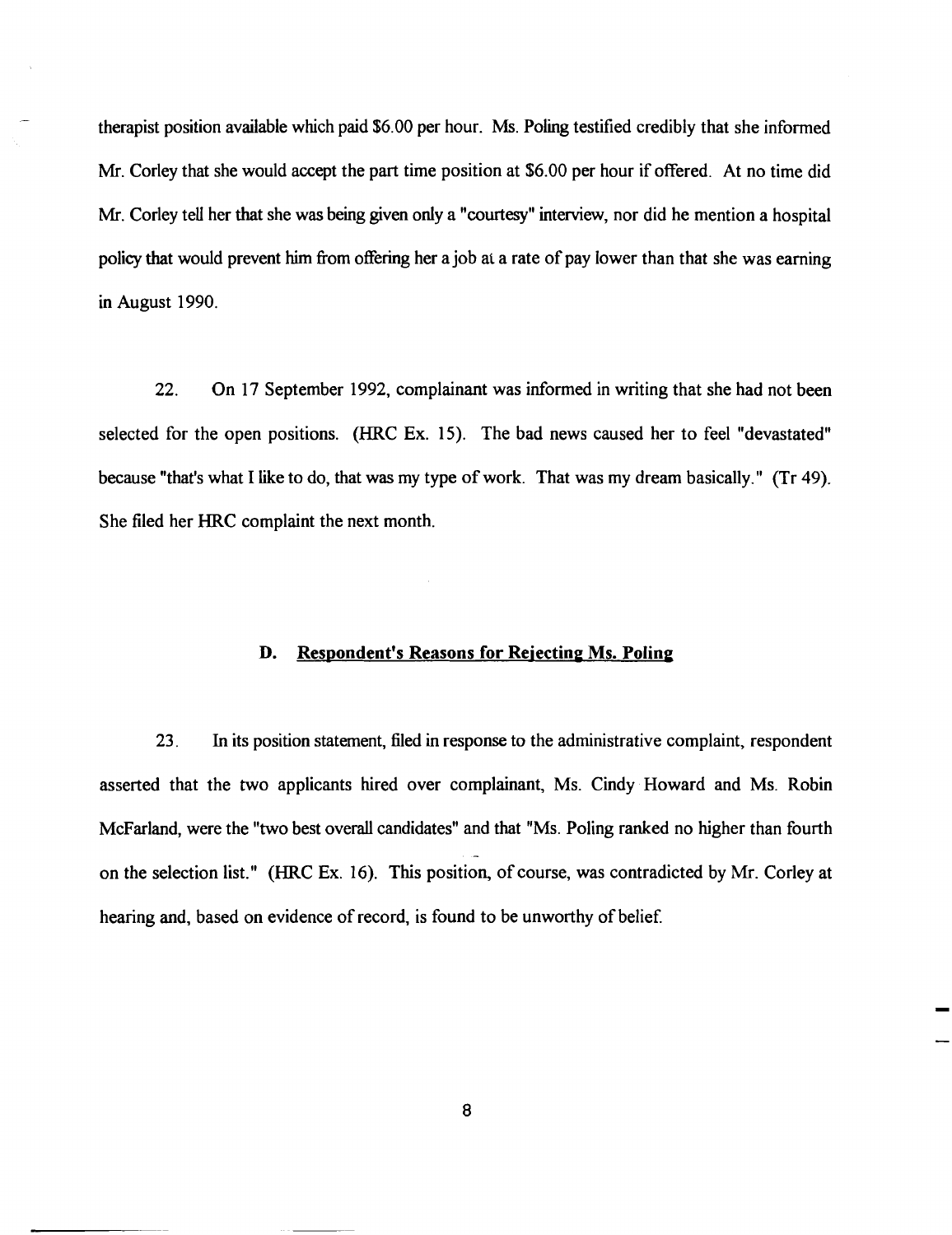24. Respondent's second ground for refusing to rehire Ms. Poling was that hospital policy prevented rehiring a person at a lower wage or salary than they had previously earned while employed by DMH. This ground is also rejected as unworthy of belief based on the following findings of fact:

(a) Ms. Poling was not informed of such policy either at her interview or in her rejection letter. Iflegitimate, the policy could have been cited then and, most likely, this case would never have been filed.

(b) A written policy was never produced or submitted into evidence by respondent.

(c) Mr. Dale A. Biesecker, respondent's director of Human Resources, appeared to deny

that the "policy" would prevent Ms. Poling's rehire.

- Q. Mr. Biesecker, there have been situations where people have left the employ of the hospital at a higher wage and come back into other jobs at a lower rate; isn't that correct?
- A. Yes. If they came into other jobs, not the exact same job and not necessarily experienced in the same way or it's in a different pay grade, that would be a different decision.
- Q. But they could even come back into the same line of work in a different, you know, like a supervisor could come back in a non-supervisory job, couldn't he?
- A. Yes, that's correct.
- Q. And people could come back doing --
- A. That's right.
- Q. So there's no policy against that sort of thing?
- A. No, except that each situation is evaluated separately, as to, you know, what's the appropriate rate to pay.

(Tr. 227-28).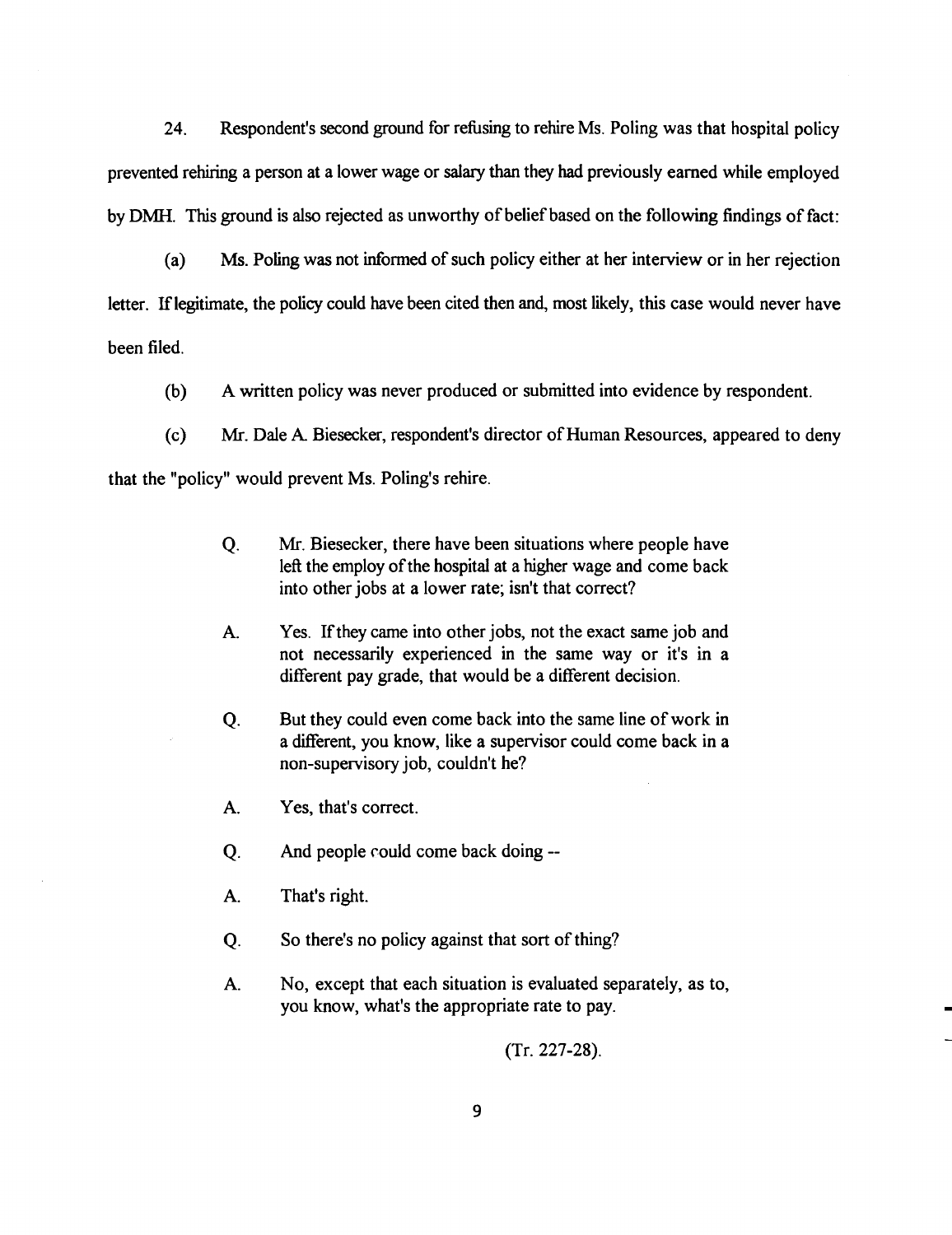(d) Finally the Commission produced credible evidence that another employee, Ms. Susie Moats, left employment as a full time respiratory therapist, making \$9.55 an hour, and was subsequently rehired on a temporary part time basis for \$6.00 per hour. She was then promoted to a full time position and was earning \$8.34 per hour as of the date of hearing.

25. Respondent's third articulated reason for not rehiring Ms. Poling is its then need to reduce labor costs. Since Ms. Poling testified credibly that she would have accepted the pay rate of \$6.00 per hour and so informed Mr. Corley during her interview, and given that respondent failed to show that complainant would otherwise still be more expensive to hire than the successful applicants, this ground, too, must be rejected as unworthy of belief and inconsistent with the credible evidence.

26. Respondent's fourth and final reason for not rehiring Ms. Poling concerned an allegation that Ms. Poling's father, C. Vernon Lowther, assaulted DMH chief executive officer Robert Hammer during a meeting in Mr. Hammer's office in October 1989. The meeting, at which Ms. Poling was present, was requested by complainant and her father to discuss the hospital's rejection ofher second request for jaw surgery. The position that this meeting played a determining role in Ms. Poling's rejection for an open position in 1992 is not credible, based on the following findings of fact:

(a) The testimony of Mr. Hammer at hearing was inconsistent with his deposition testimony and, when compared to the testimony of Ms. Poling and Mr. Lowther, was simply not credible;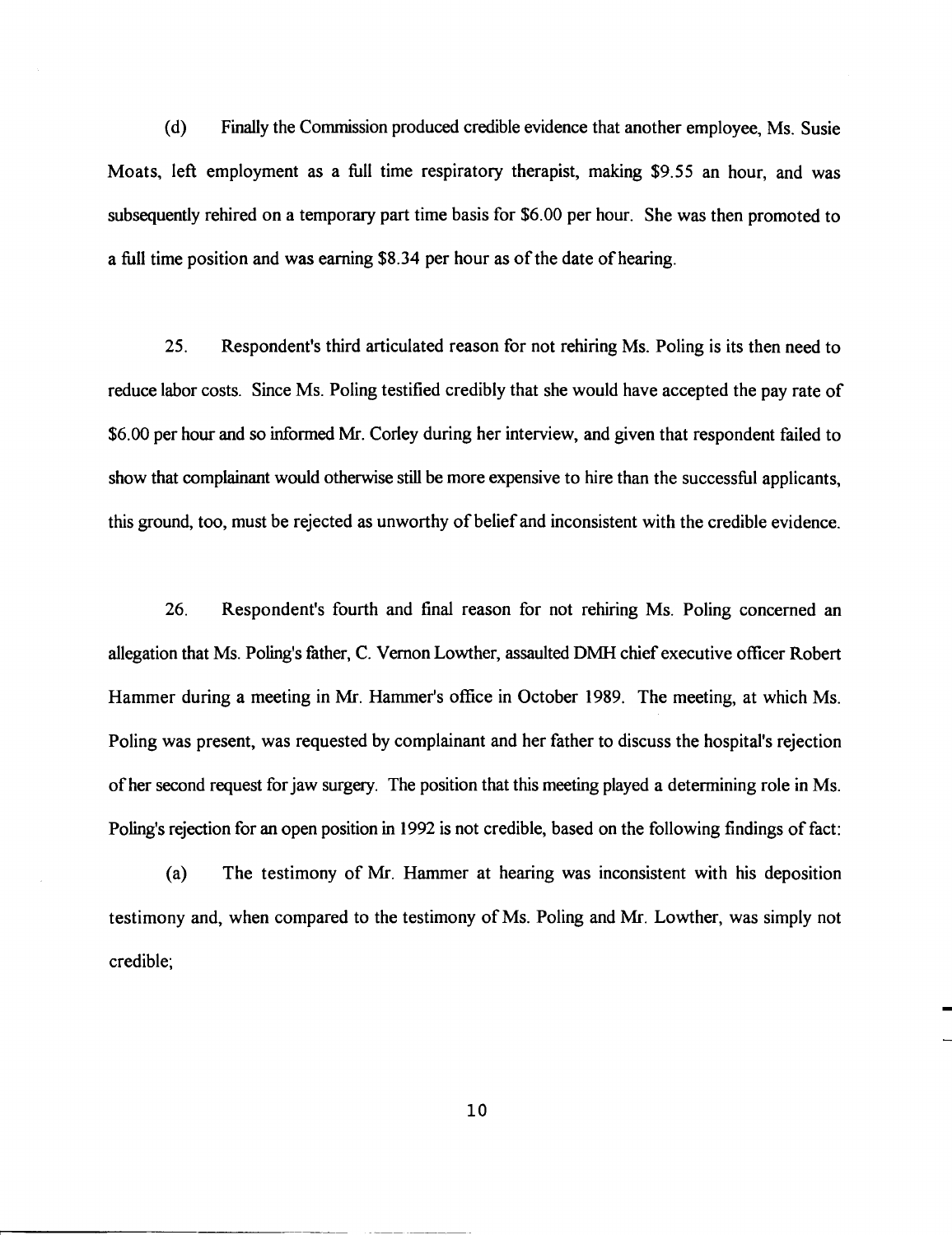(b) Complainant and her father testified credibly that Mr. Lowther did not raise his voice to Mr. Hammer and did not curse him, shove him or strike him. They left the office when Mr. Hammer abruptly asked them to do so;

(c) Ms. Poling was not disciplined in any way as a result of the meeting, nor was she informed that she or her father had acted in an inappropriate manner. No one in upper management ever told Mr. Corley what had happened at the meeting;

(d) Mr. Corley testified that he first learned of Mr. Hammer's opposition to rehiring complainant while preparing for a company picnic on 11 September 1992. By that date he had already hired Ms. Howard and Ms. McFarland. Moreover, he had already decided, prior to the 19 August 1992 interview, that he would not hire Ms. Poling and would give her only a courtesy interview.

27. Based on the record as a whole, and after assessing the credibility of all witnesses, I find as fact that the reasons articulated by respondent for its failure to hire Ms. Poling are, singularly and together, unworthy of belief.

## E. Post-Rejection Facts

28. After her rejection in September 1992, complainant continued to look for work. She was hired part time at a grocery store in January 1993 and was still employed there as of the date of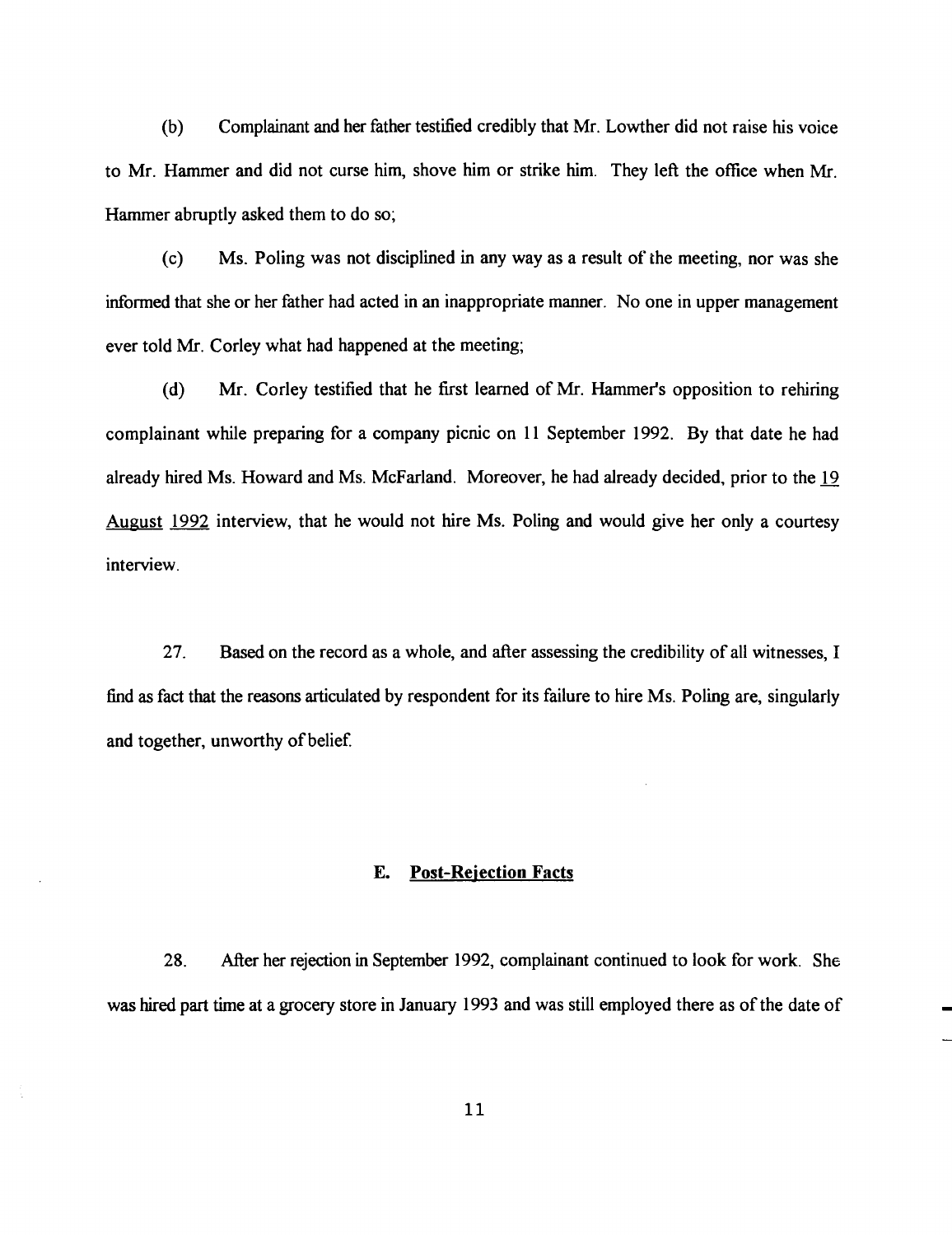hearing. Respondent offered no evidence indicating that complainant had failed to mitigate her damages.

29. *As* ofthe date ofhearing, complainant had suffered a loss of back pay in the amount of \$20,080.92. (HRC Ex. 25A). Back pay continues to accumulate at the rate of \$482.20 per month.

# ill. DISCUSSION OF EVIDENCE AND APPLICABLE LAW

# A. Ms. Poling Meets the Statutory Definition of Handicap.

W.Va. Code §5-11-3(m) defines the term "handicap" to mean "a person who":

(1) Has a mental or physical impairment which substantially limits one or more of such person's major life activities. The term "major life activities" includes functions such as caring for one's self, performing manual tasks, walking, seeing, hearing, speaking, breathing, learning and working;

- $(2)$  Has a record of such impairment; or
- (3) Is regarded as having such an impairment.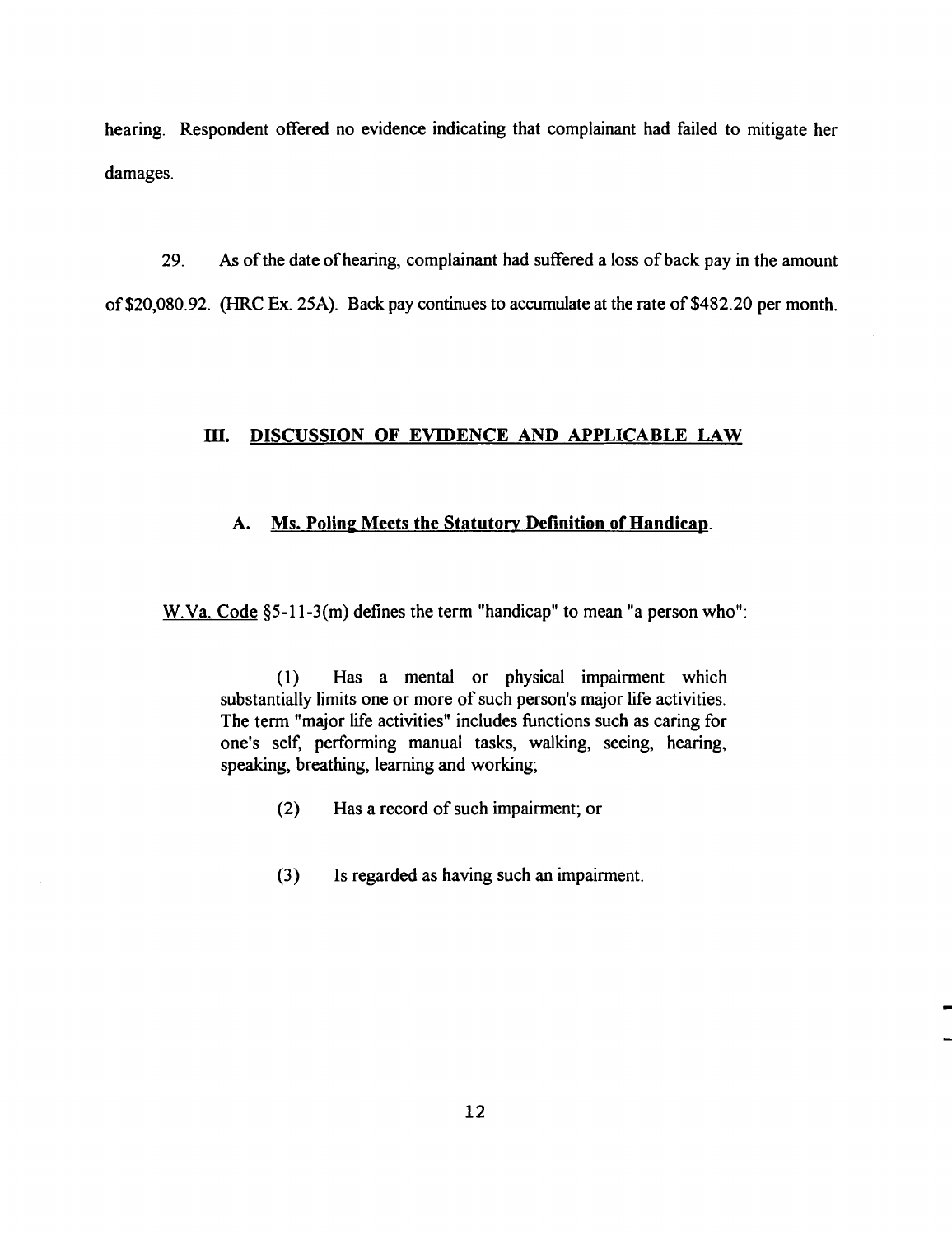The HRC Rules Regarding Discrimination Against the Handicapped, 6 W.Va. C.S.R. §77-1-1

et  $~\text{seq.}^2$ , further define the key statutory terms as follows:

2.7. "Has a Record of Such Impairment" means has a history of, or has been misclassified as having, a mental or physical impairment that substantially limits one or more major life activities.

2.8 "Is Regarded as Having an Impairment" means any of the following:

2.8.1. Has a physical or mental impairment that does not substantially limit major life activities but is treated by another as having such a limitation;

2.8.2. Has a physical or mental impairment that substantially limits major life activities only as a result of the attitudes of others toward such impairment; or

2.8.3. Has none of the impairments defined above but is treated by another a having such an impairment.

Based on the statutory and regulatory definitions, it is clear that a person can state a cause of action under the HRA for discrimination on the basis of handicap even if he or she has no mental or physical impairment at the time of the alleged discriminatory act, provided that it can be shown that he or she has a record of such an impairment or is regarded by an employer as having an impairment.

Here, the Commission has shown that Ms. Poling is handicapped by virtue of having a history of a physical impairment that substantially limits or has limited in the past one or more "major life

<sup>&</sup>lt;sup>2</sup> I apply the Rules in effect at the time the administrative complaint was filed in October 1992. Subsequent rule amendments did not change these definitions.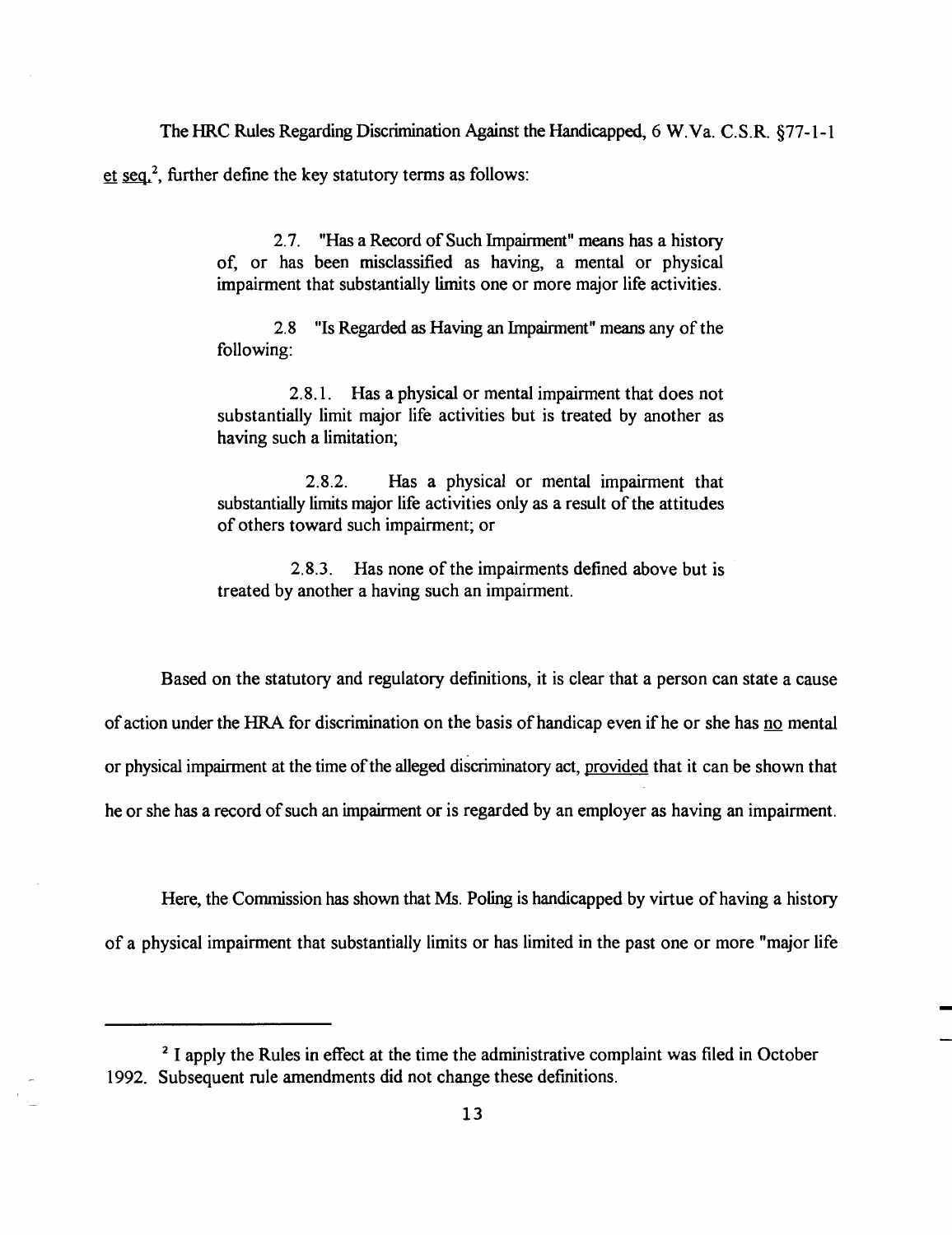activities" as defined in W.Va. Code  $\S$ 5-11-3(m)(1). The "major life activities" involved in this case are working and performing manual tasks.

#### **B. Discrimination Vel Non.**

This case having been heard in its entirety, with all evidence submitted and considered, it is not necessary to address whether the Commission established a *prima facie* case. Once all the evidence has been heard, and the "defendant has done everything that would be required of him if the plaintiff had properly made out a prima facie case, whether plaintiff really did so is no longer relevant." *U.S. Postal Service v. Aikens,* 460 U.S. 711, 715, 103 S.Ct. 1478, 1482 (1983). The job of the factfinder, after taking all of the evidence, is to address "the ultimate question of discrimination *vel non.*" 103 S.Ct. at 1481.<sup>3</sup>

In other words, the factfinder must now determine, on the basis of all of the record, whether the Commission has proven by a preponderance of the evidence that the proffered reasons for respondent's failure to hire Vickie Poling are not the true reasons that she was not hired, but are a mere pretext for unlawful discrimination, or that her handicap was at least one of the motivating reasons for her rejection. *Barefoot, supra.* (Slip Opinion, p. 18, n. 18). I find that the Commission has met its burden of showing pretext.

<sup>&</sup>lt;sup>3</sup> The *Aikens* standard for assessing evidence was recently adopted by the West Virginia Supreme Court of Appeals for application in cases brought under the HRA. *Barefoot v. Sundale Nursing Home*, W.Va. 157 S.E. 2d 152( 1995).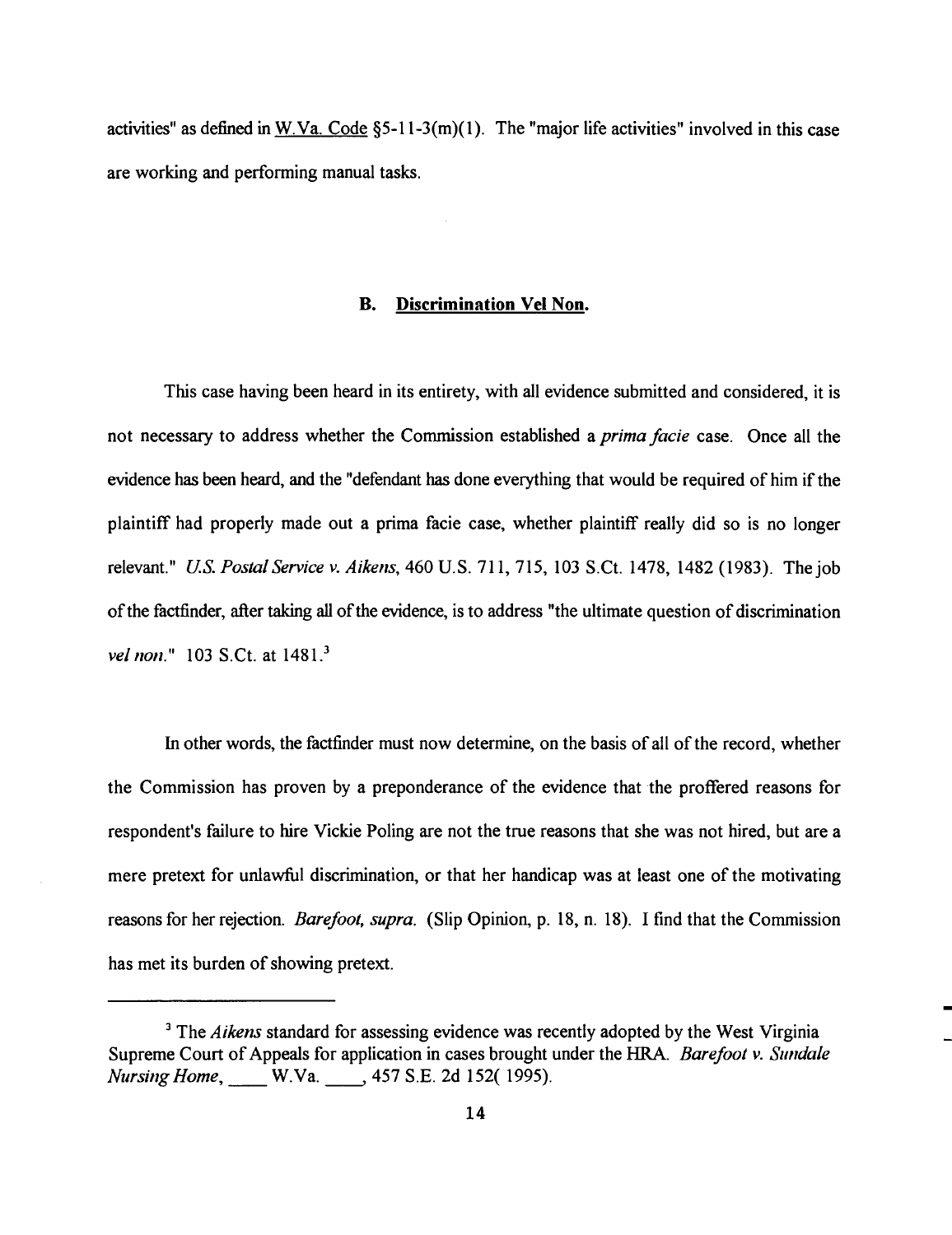Pretext may be established by evidence supporting "the elimination of the apparent legitimate reasons for the decision," *Conaway v. Eastern Associated Coal Corp*, 178 W.Va. 164, 358 S.E. 2d 423,430 (1986), or by evidence showing that the proffered reason is "an absurd reason" and simply unworthy of belief, *Conaway,* at 430, n. 11. Here, respondent's articulated reasons have been eliminated and found not credible as indicated in Finding of Fact 23-26.

Once the factfinder has found that the reasons put forward by respondent are unworthy of belief and should be rejected, he or she is permitted "to infer the ultimate fact of intentional discrimination . . . and no additional proof of discrimination is required." *St. Mary's Honor Center v. Hicks*, **U.S. \_\_\_, 113 S.Ct. 2742, 2749 (1993)**; <u>quoted with approval</u>, *Barefoot, supra.* While I do not base my decision on "additional proof" of discrimination, I note that respondent failed to maintain a consistent defense, which has been found to be a strong indication of pretext, *Smith v. American Service Company ofAtlanta, Inc.,* 611 F. Supp. 321 (N.D. Ga. 1984); *Townsend v. Grey Line Bus Company,* 597 F. Supp. 1287 (D. Mass., 1984), aff'd, 767 F.2d 11 (1st Cir. 1985), and I, therefore, infer the ultimate fact that respondent intentionally discriminated against complainant because of her handicap.

## C. Instatement and Front Pay

The remedies applicable to this case are relatively routine except for the issues of instatement and/or front pay.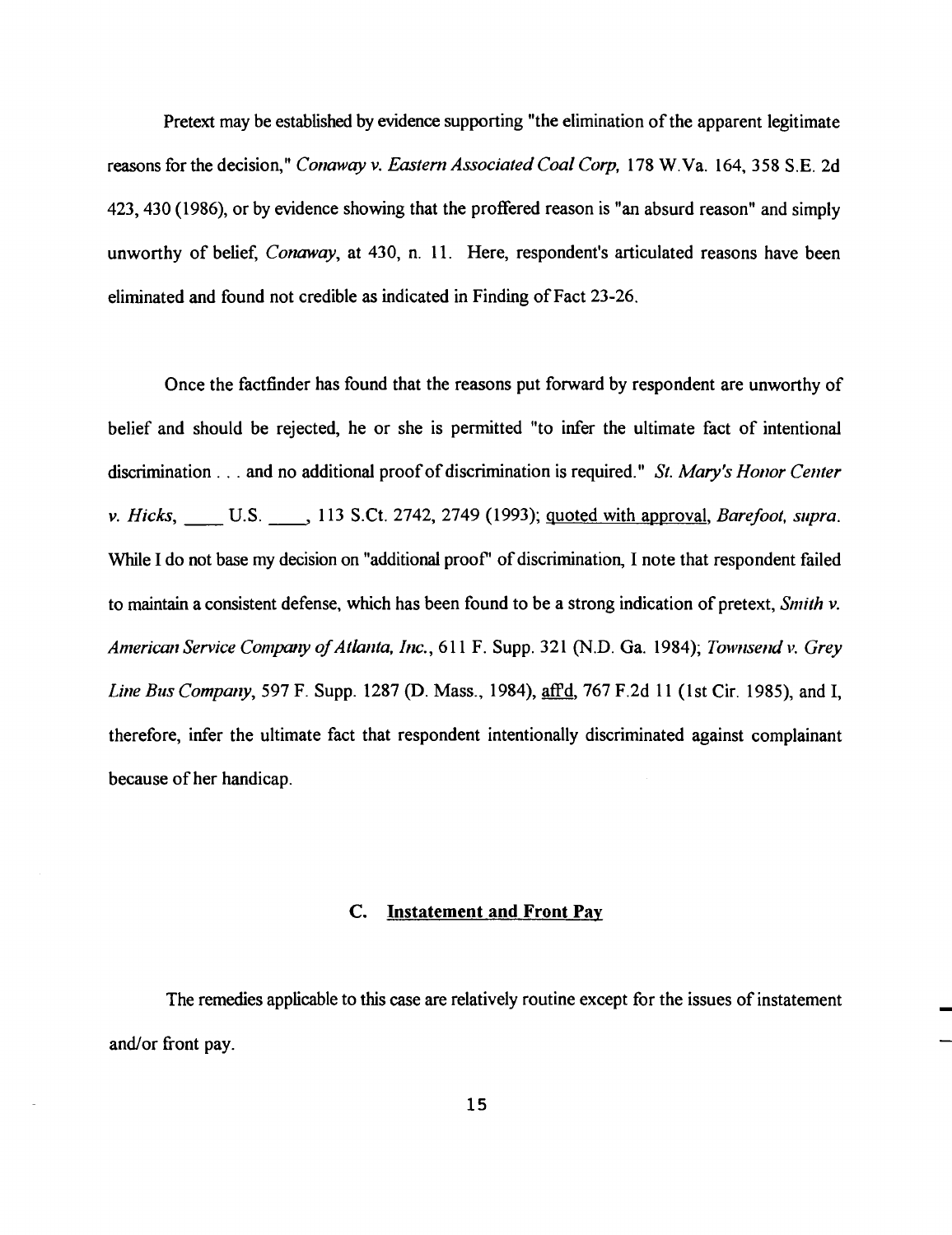Instatement in a respiratory therapist position is the favored remedy in this case. Complainant is an experienced therapist with a good work record and respondent is the only employer in the immediate vicinity in need of her services. If instatement is not immediately possible due to lack of an open position, Ms. Poling is entitled to front pay in the amount of the difference between her actual monthly income and the income she would earn if employed by DMH. *Shore v. Federal Express Corp.,* 777 F.2d 1155 (6th Cir. 1985). Front pay should continue until such time as: (1) Ms. Poling is hired by respondent as a respiratory therapist; (2) Ms. Poling's income from other employment exceeds what she would have earned at DMH but for discrimination; or (3) three years have passed since this Order has become final as a matter of law; whichever occurs first.

## IV. FINDINGS OF ULTIMATE FACTS

1. The Administrative Law Judge finds as fact that complainant, Vickie Poling, is a qualified handicapped person who is able and competent to perform the job of a respiratory therapist.

2. The Administrative Law Judge finds as fact that respondent failed to hire Ms. Poling because of her handicap and that, by doing so, respondent violated W.Va. Code §5-11-9(1).

4. The Administrative Law Judge finds as fact that as a result ofrespondent's unlawful act complainant suffered lost earnings and is entitled to a "make whole" remedy.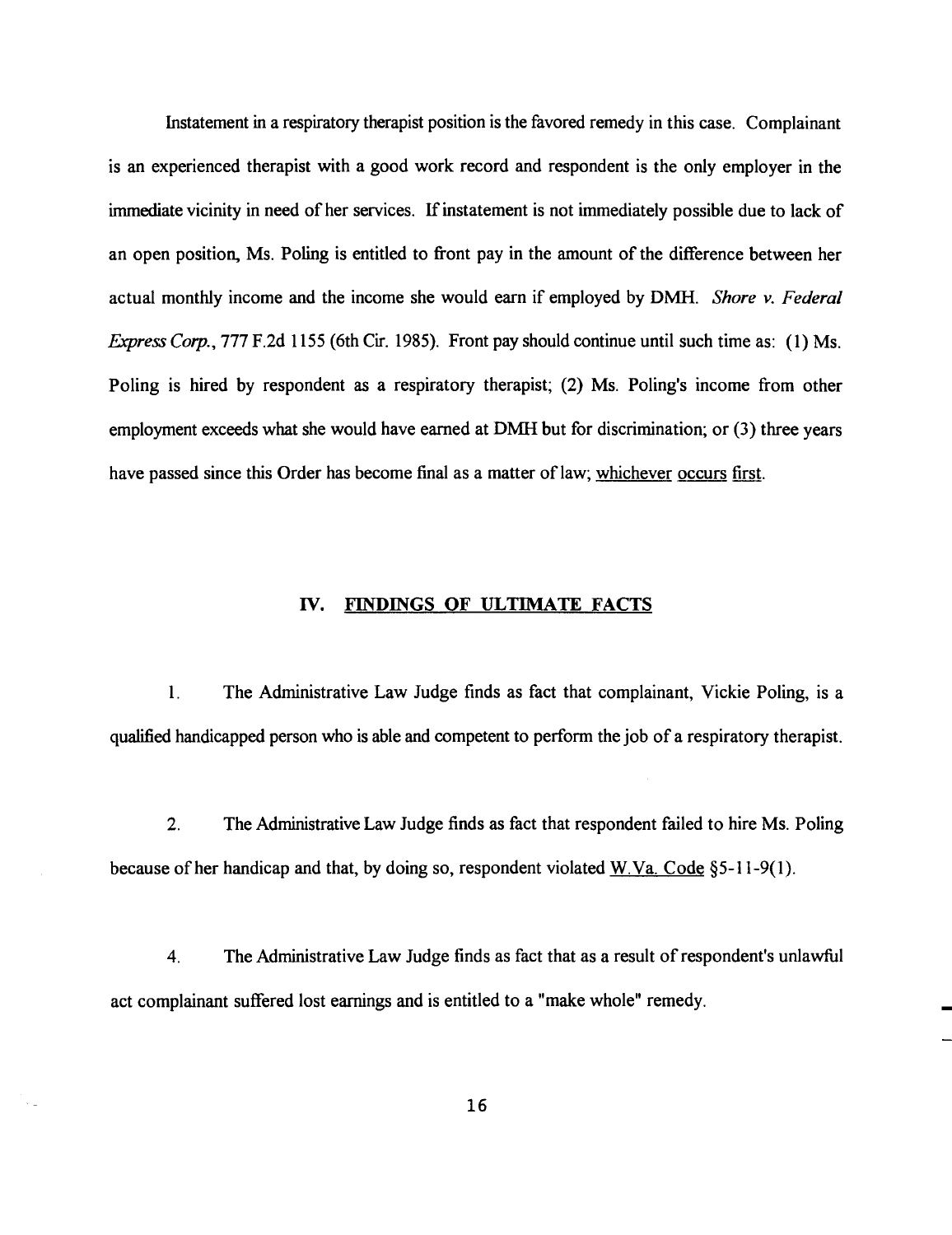5. The Administrative Law Judge finds as fact that as a result ofrespondent's unlawful discriminatory act Ms. Poling suffered hurt and humiliation.

## v. CONCLUSIONS OF LAW

1. The respondent is an employer within the meaning of W.Va. Code  $\S$ 5-11-3(d).

2. The complainant is a citizen of the State of West Virginia and a person within the meaning of W.Va. Code §5-11-3(a).

3. The Human Rights Commission hasjurisdiction over this matter, complainant having filed a timely, verified complaint and complied with all procedural requirements of the West Virginia Human Rights Act W.Va. Code §5-11-1, et al.

4. The Commission showed by a preponderance of the evidence that respondent's explanations for failing to hire Ms. Poling are not the true reasons that she was not hired, but are mere pretext for unlawful discrimination, and that more likely than not complainant was not hired because of her handicap.

5. Respondent violated W.Va. Code §5-11-9(l) by failing or refusing to hire Ms. Poling because of her handicap.

|<br>|---------------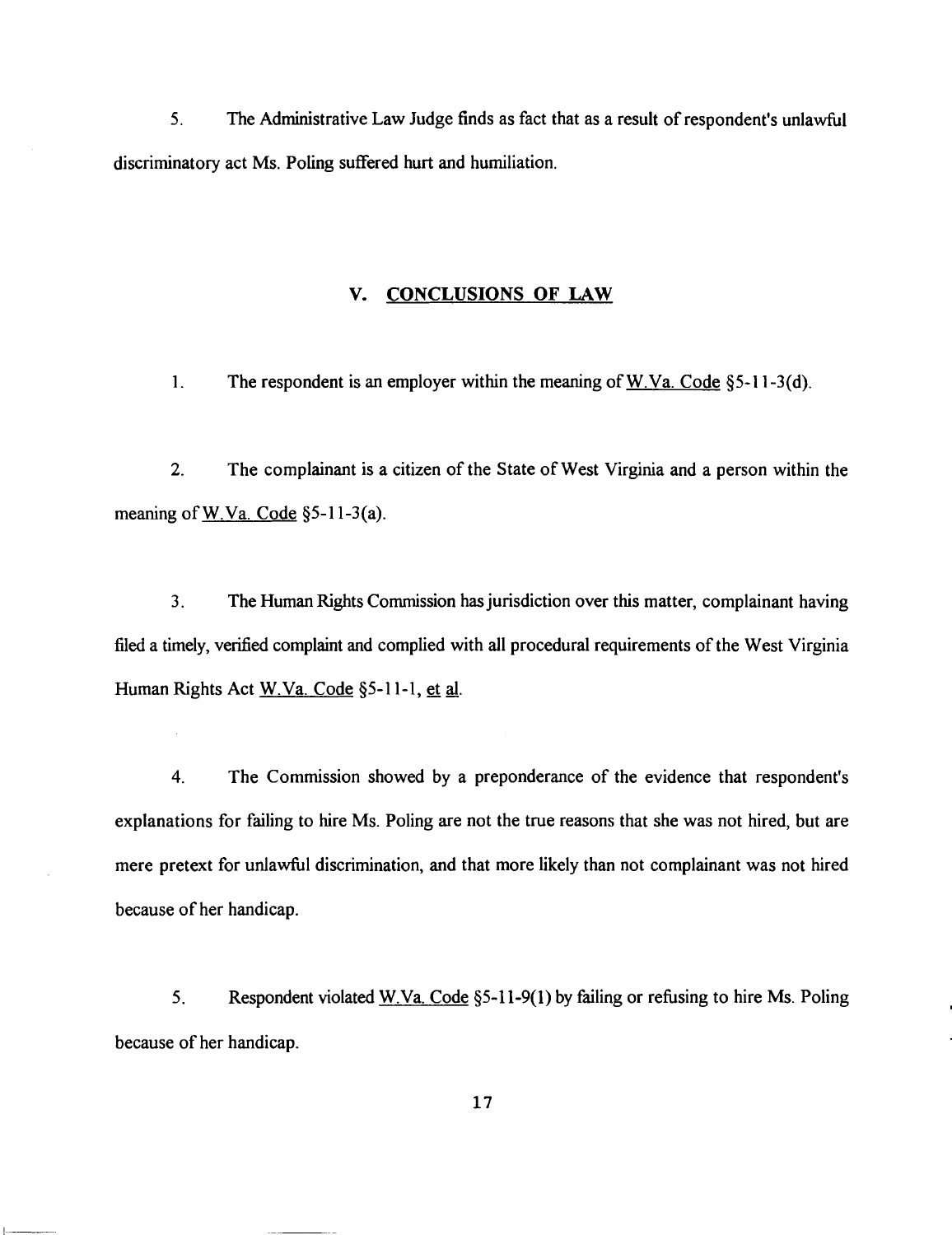6. Complainant is entitled to the following relief:

(a) Back pay of \$35,340 for the period of September 1992 through March 1995, minus interim earnings of \$15,259.08, for a net back pay amount through March 1995 of \$20.08.92.

(b) Back pay of \$10,260 for the period of April 1995 through December 1995, minus any interim earnings:<sup>4</sup>

(c) Prejudgment interest on back pay at the rate of 10% per annum, calculated quarterly, from the time it should have been paid to complainant up to the date of this decision, and postjudgment interest at the same terms until paid in full;

(d) Incidental damages in an amount of\$2,950.00 for the humiliation, embarrassment and loss of personal dignity suffered by complainant as a result of respondent's unlawful act; and

(e) Instatement to the first respiratory therapist position available and until that time front pay in the amount and for the time period described on page 15, infra.

7. The respondent shall reimburse the Commission and the Attorney General their costs in the amount of\$2,065.92.

8. Finally, a cease and desist Order is hereby directed against DMH to cease and desist from engaging in acts of unlawful discrimination in violation of the West Virginia Human Rights Act.

<sup>&</sup>lt;sup>4</sup> Within 15 days after the receipt of this decision, the Commission shall submit to respondent's counsel a verified statement of complainant's interim earnings in 1995. Should respondent desire to take evidence on this issue, it shall notify the Administrative Law Judge within fifteen days after receipt of the verified statement.